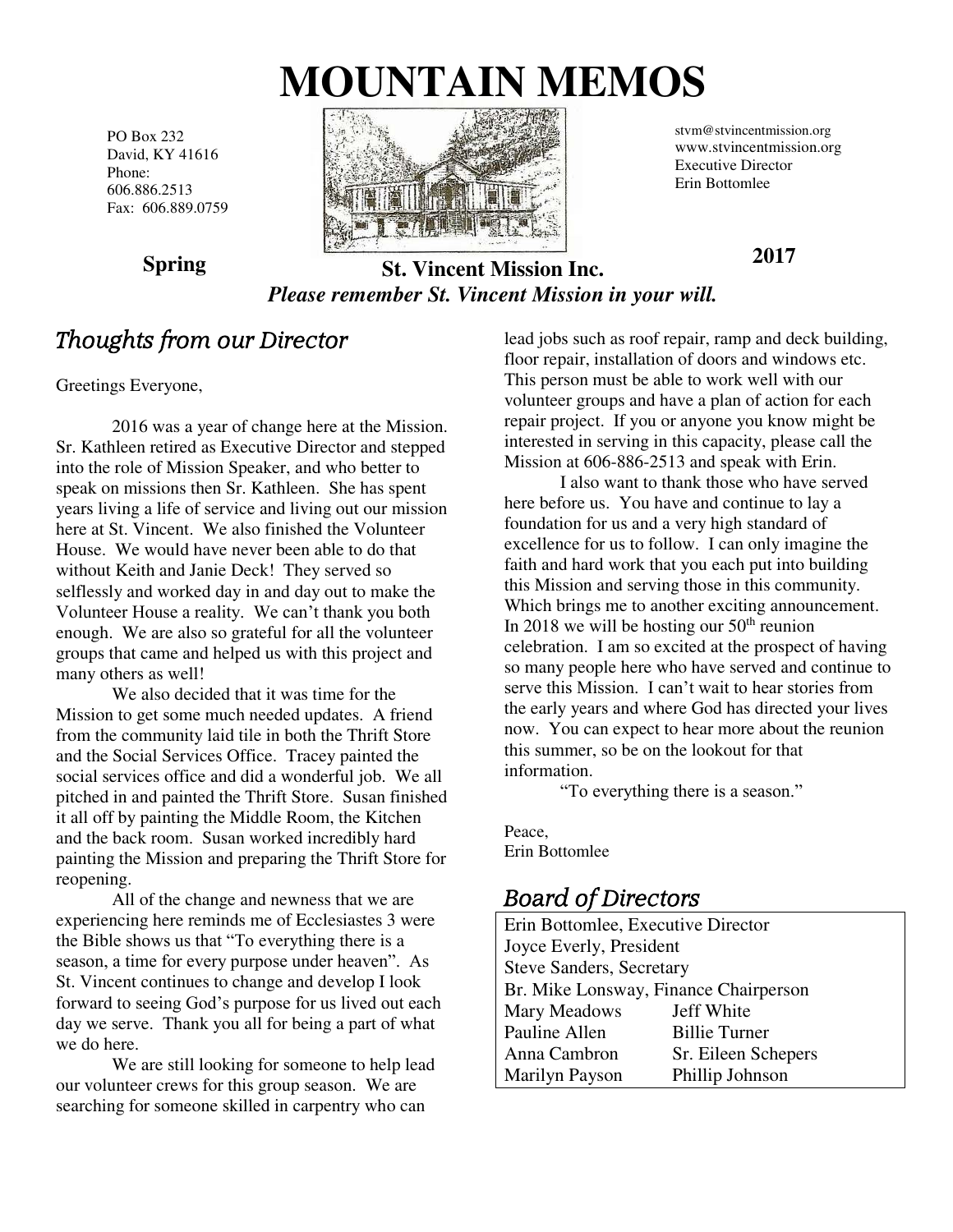#### *Christmas Store 2016*

St. Vincent Mission Christmas Store 2016 went off without a hitch. We served approximately 410 individuals this year. A wonderful time was had by all! We are so grateful to all of our donors, volunteers, and staff who work so hard every year to make sure we have a wonderful Christmas Store.

As always, we served our clients who we have extended an invitation to after having worked with them that year in another program, usually either Emergency Assistance, Food pantry, or Home Repair. Our returning clients, coming back for a 2nd year, have received mandatory classes from our local extension office to learn how to better handle their finances, and learned helpful information on health and nutrition. For those who are coming to us for a third year or more, they have given 12 hours of community service to the mission.

Other participants of the Christmas Store include the ladies from Hope in the Mountains which is a drug rehabilitation center, children and families from the David School, college students from Big Sandy Technical and Community College who are part of a ready to work program, and clients from Mountain Comprehensive Care Center which is a mental healthcare facility.

We also donated smaller toys and games to the local school and fire departments. Many people have benefited from our Christmas Store.

In addition to each family receiving many new items, they are also given a blanket and a bucket of cleaning supplies for their families. Each child is given a stocking full of things from toys to school supplies. Individuals are given stockings with personal hygiene items. Each family is also given a voucher for Christmas dinner to one of our local grocery stores.

Again, we are so grateful for your generosity, your love, and your compassion. Without our donors, we would be unable to do what we do for the people of Eastern Kentucky.

I leave you with my favorite scripture to remind us we are all loved, we are all children of God, and it is my joy to share that love with all of our participants.

**"**Clearly, all of you who were baptized in Christ's name have clothed yourselves with Christ. There are neither Jews nor Greeks, slaves nor free people, males nor females. You are all the same in Christ Jesus." Gal. 3:27

Princess Lyons Director of Social Services

"It's what we do for Christ in the here and now that will make a difference in the then and there." Max Lucado

It is a joy for me to be able to share with you what I have been up to since I retired as the Executive Director of St. Vincent Mission and moved into a part-time position as Mission Speaker and Public Relations for the mission. First, I want to acknowledge that Erin is doing a wonderful job as the "not so new" Executive Director. She has helped to make this transition a good one. I am blessed to be able to go around the country and visit with some of our volunteers and volunteer groups who come to us each year. In my travels, it also allows me to meet up with some of our donors. Usually I will go for the weekend and will have the opportunity to speak at their church or churches about the ministries of St. Vincent Mission as well as meet those in the congregations who have supported the volunteers when they come to us. The church or organization usually has an opportunity for their people to donate to the mission while I am there visiting. In August I made a trip to Sacred Heart Parish in Portland, Oregon. Their parish has been supporting the mission for many years with their donations of new items for our Christmas Store. That was followed by a trip in December of 2016 to my home parish of ST. Athanasius in Pittsburgh PA. In February of this year I was invited out to Bethlehem and Light of Christ, which is a Lutheran and Ecumenical Catholic community, to share about the mission at their kick off for enlisting volunteers for their trip in September-October of this year. By the time you get this letter I will have been in Cincinnati visiting with the Parishioners' of St. John Fisher.

This will be followed by a trip to:

St. Joseph and St. Joseph the Worker in DeWitt and Dubuque Iowa with a stop in Morris, Illinois. March 4- March  $14<sup>th</sup>$ .

St. Bonaventure's Women's Group in Allison Park, PA. March  $21<sup>st</sup>$ .

Trinity Lutheran in Waupaca, WI. May 12-14<sup>th</sup>. If you can arrange with your Pastor for me to come and speak to your congregation for a weekend I would be delighted. At the present time, I have the months of October and November open. Just give me a call or email at: [kathleen@stvincentmission.org](mailto:kathleen@stvincentmission.org) and we will see what we can work out. You all are an important part of the mission and we would not be able to extend to our participants the services that we do without your help and support.

Bless you all,

Sr. Kathleen Weigand, OSB Public Relations/Mission Speaker

Greetings from the garden! Erin and I attended the Grow Appalachia Gathering at Berea, KY and we had a wonderful time. We met the whole GA family from Kentucky, to West Virginia, to Virginia and Tennessee,